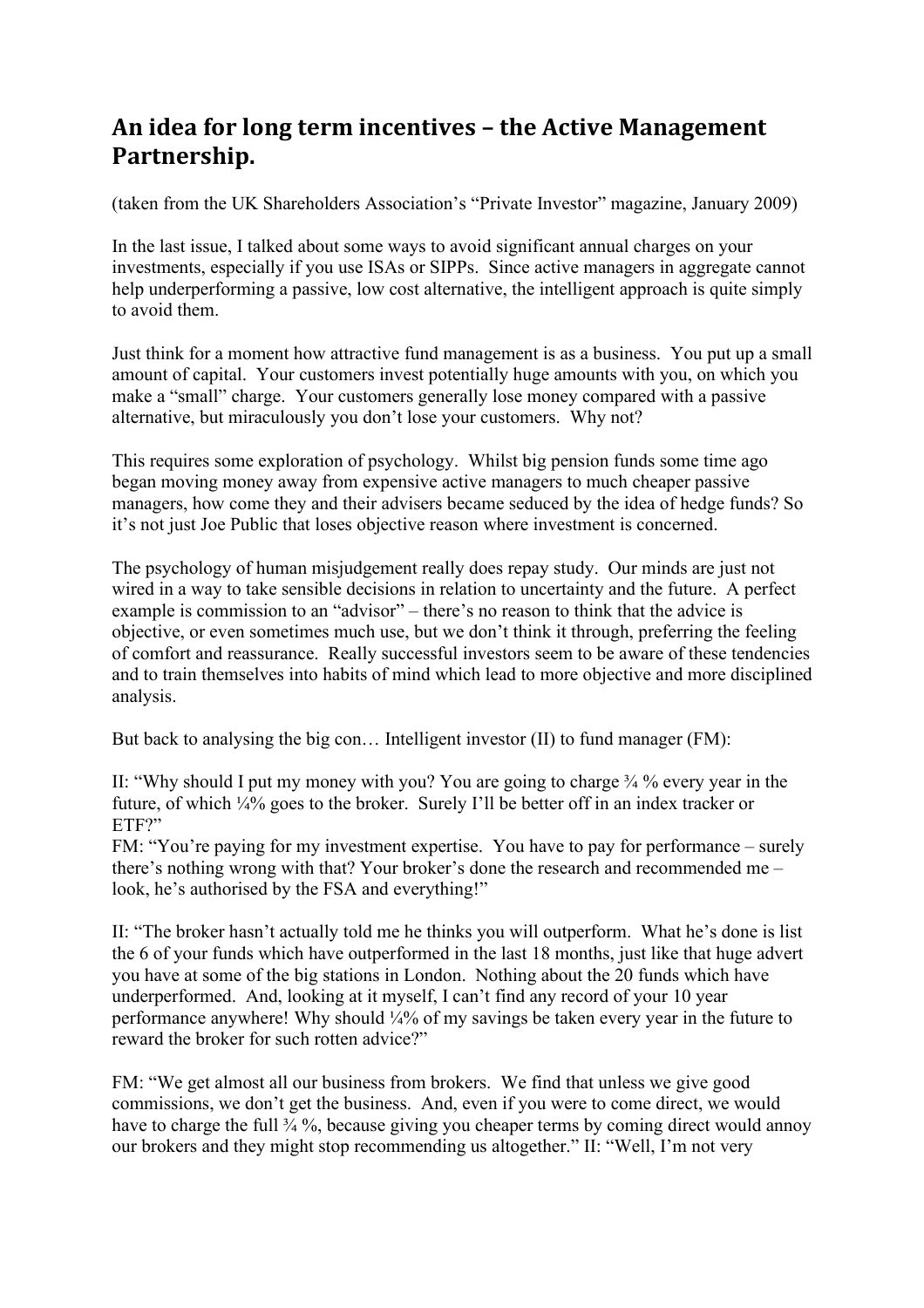impressed. I'll give you one last chance. Why should I pay so much to you, when a passive option is so much cheaper and logic suggests that it should outperform over time?"

FM: "Because I'm confident this fund really will outperform in the long term, enough to pay for the  $\frac{3}{4}$ % per annum charges I levy, as well as the additional costs from turnover within the portfolio".

II: "Are you confident enough to only be paid anything if you really do outperform? I'm prepared to be generous after the event, if you do well. No commission to any broker, either.

FM: "Well, er…"

There seem to be two "establishment" views in relation to fund management performance. The common academic view, which incorporates the theoretical world of the financial economists, is that investment markets are very competitive and too efficient to leave anything on the table after expenses.

So any manager who outperforms is simply lucky.

The other view, which is believed by all those whose living is fund management, or fund manager selection, is that there are a few people out there who can and will outperform – the challenge is simply to find them, and it's worth paying lots for the service

I believe the truth is somewhere between the two. There are indeed a few individuals with the right skills, application and mentality. In fact, I believe that a number of private investors do outperform over time. But the emphasis is on "over time". If you realise that a company is objectively worth much more than the current price, and if your judgement genuinely is better than that of the market, you can buy. It's a matter of waiting until the market finally realises, which can take quite a few years. In the meantime, the price can fall much further, in which case you have to be confident enough not to worry. But if someone's looking over your shoulder every few months, you could easily get sacked before the wisdom of your decisions is proved.

Solution? A genuine partnership: If the fund manager's proposition is that he will outperform, and that's the reason to invest with him, I believe it's quite simple to set out something that makes sense to the investor. But it's a long term commitment on both sides. I've only ever found a couple of fund managers prepared even to consider the idea – read on and you'll see why. They have to be confident in their skills, to be wealthy enough already not to need fees now, and they also have to have the patience to get rich slowly with you, rather than quickly at your expense.

I call this idea the Active Management Partnership (AMP). Uniquely, the contract terms ensure a genuine identity of interest between investor and manager. No commission is paid to advisers. Those managers brave enough to offer this contract would attract huge sums and publicity, and might transform the UK's investment market. Their incentive to have a long term ownership focus would also improve corporate governance.